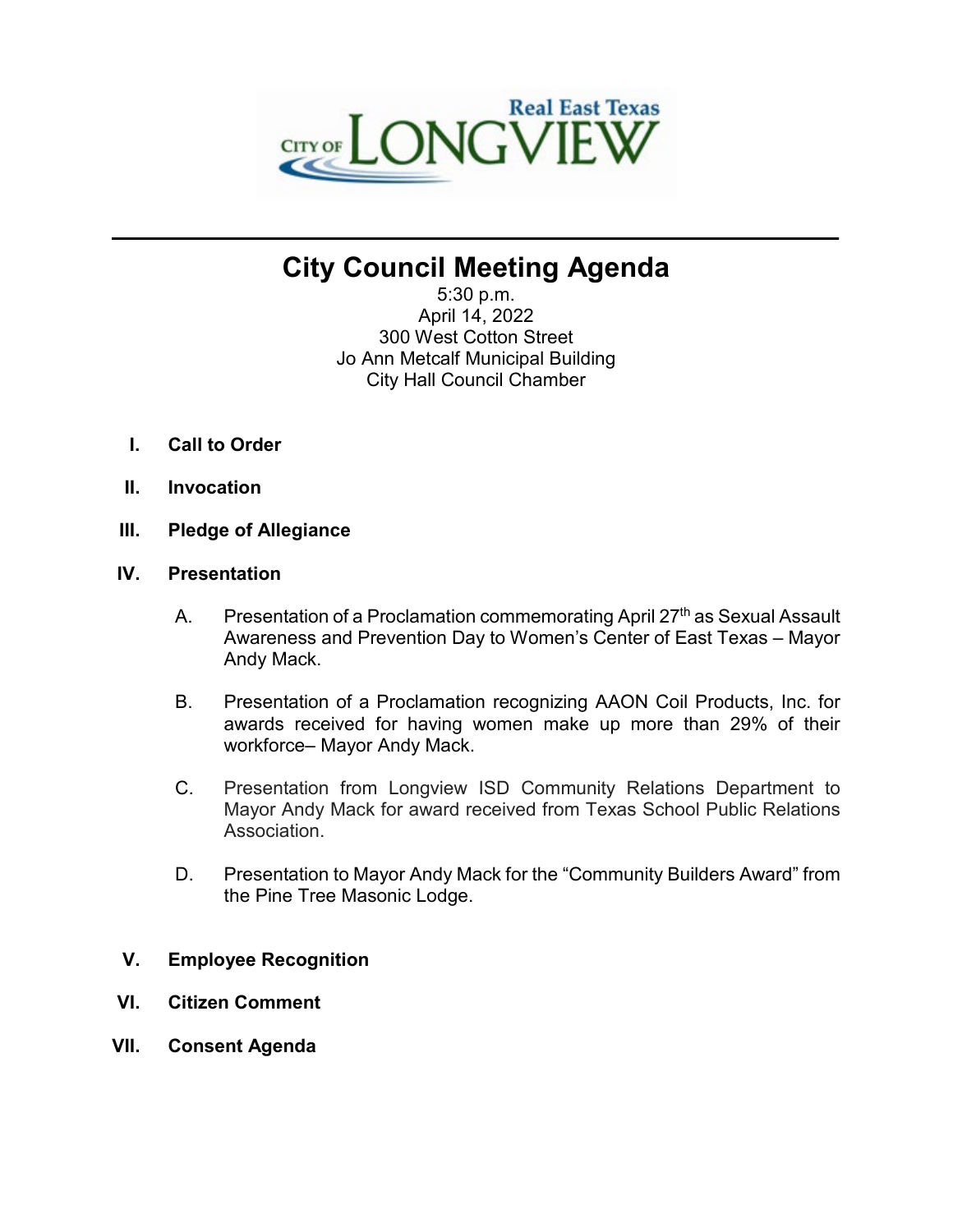- A. Consider a Resolution awarding a contract to and authorizing and directing the City Manager or the City Manager's designee to execute any necessary documents with Diamond H Services, Inc. of Longview, Texas for structured optical fiber services for the Information Services Department – Joshua Gamble, Director of Information Services.
- B. Consider a Resolution establishing city fees and charges for the Convention and Visitors Bureau related to operation of a visitor center and for the Parks and Recreation Department related to rental of the Longview Safety City facility for the Fiscal Year 2021-2022 - Shawn Hara, Director of Community Destinations and Scott Caron, Director of Parks and Recreation.
- C. Consider an Ordinance clarifying, updating, and amending certain sections of Chapter 4 Article VII of the Longview City Code concerning Boards and Commissions - MaryAnn Hagenbucher, Assistant City Manager.
- D. Consider a Resolution accepting the Broughton Roof Restoration Project and authorizing final payment of \$8,067.80 to Longview Roofing, LLC., of Longview, Texas. - Dwayne Archer, Director of Public Works.
- E. Consider a Resolution authorizing and directing the City Manager or the City Manager's designee to negotiate and execute a professional architectural agreement in the amount of \$82,000.00 with Brinkley Sargent Wiginton Architects (BSW), of Dallas, Texas, to prepare a design for renovation of the existing police building - Dwayne Archer, Director of Public Works.
- F. Consider a Resolution authorizing the City Manager or his designee to accept the Cargill Trail Improvements Project and authorize final payment in the amount of \$116,836.81 to Reynolds & Kay, LTD - Scott Caron, Director of Parks and Recreation.
- G. Consider approval of the following minutes: February 24, March 10, and March 24, 2022 – Angie Shepard, City Secretary.

## **VIII. Zoning Items**

- A. **A PUBLIC HEARING** will be held to consider application #S22-02 filed by Henry Page requesting a Specific Use Permit (SUP) to allow for a One-Family Dwelling with a garage addition in a General Retail (GR) Zoning District for Lots 1 and 2 Block 1 Hills & Trails North Subdivision located at 2111 East George Richey Road - Angela Choy, AICP, City Planner. **THIS ITEM REQUIRES A PUBLIC HEARING**
- B. **A PUBLIC HEARING** will be held to consider application #Z22-06 filed by Nishil Patel requesting a rezone from Single-Family (SF-2) to Townhome